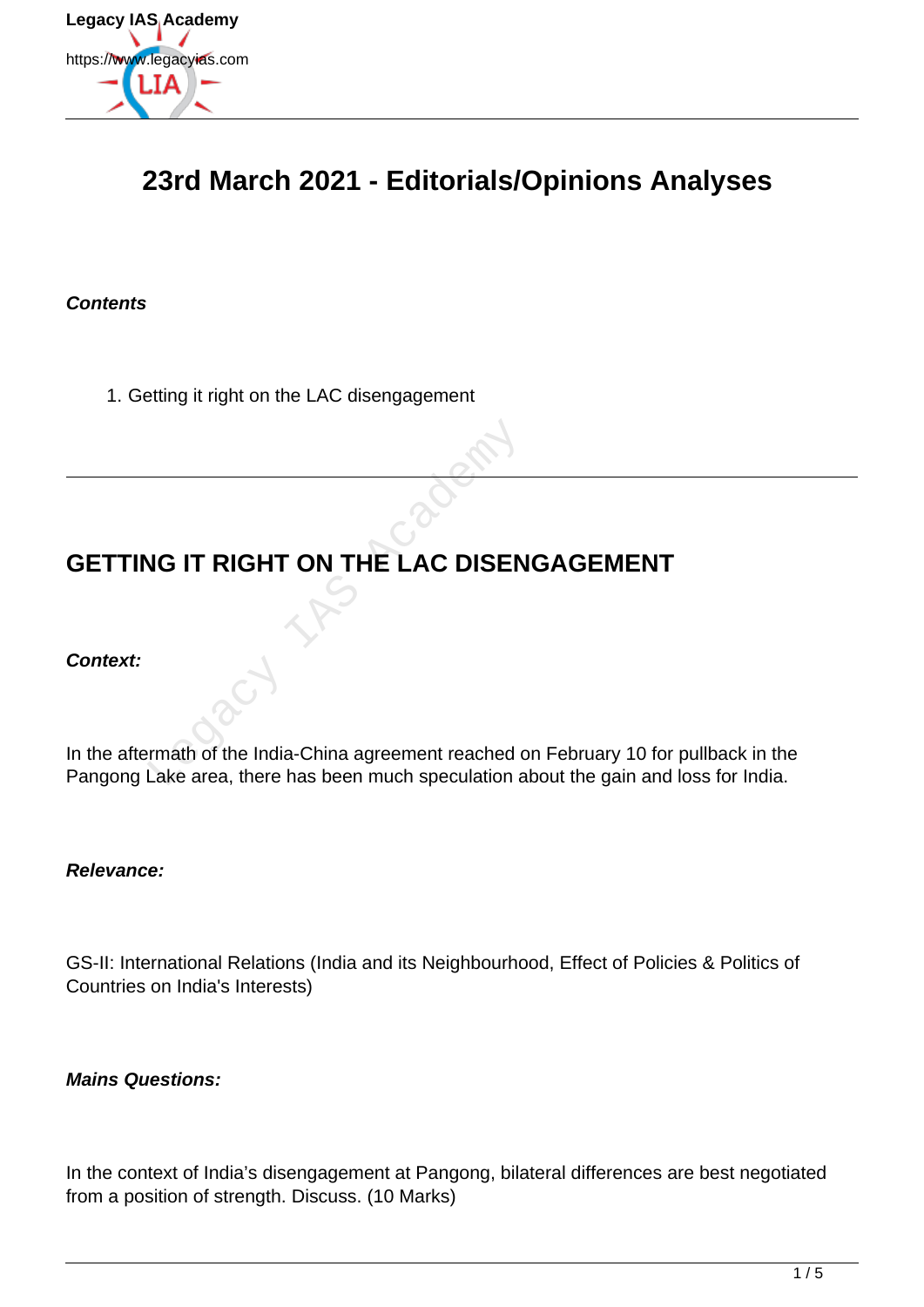

### **Dimensions of the Article:**

- 1. India-China Border disputes
- 2. Causes of border disputes between India and China
- 3. Evaluating the Withdrawal at Pangong Tso
- 4. The buffer zone stands
- 5. Charges on allocation of budget
- 6. The Infrastructure factors

## **India-China Border disputes**

- The border between India and China is not clearly demarcated throughout and there is no mutually agreed Line of Actual Control (LAC).
- The LAC is the demarcation that separates Indian-controlled territory from Chinesecontrolled territory. India considers the LAC to be 3,488 km long, while the Chinese consider it to be only around 2,000 km. **ina Border disputes**<br>
in a **Border between India and China is not clear**<br>
in mutually agreed Line of Actual Control (LAC).<br>
Le LAC is the demarcation that separates India<br>
introlled territory. India considers the LAC to b
- The LAC is divided into three sectors, viz. Western, Middle and Eastern.
- The boundary dispute in the Western Sector (Ladakh) pertains to the Johnson Line proposed by the British in the 1860s that extended up to the Kunlun Mountains and put Aksai Chin in the then princely state of Jammu and Kashmir.
- India used the Johnson Line and claimed Aksai Chin as its own. China, however, do not recognise it and instead accepts McDonald Line which puts Aksai Chin under its control.
- In the Middle Sector (Himachal Pradesh and Uttarakhand), the dispute is a minor one. Here LAC is the least controversial except for the precise alignment to be followed in the Barahoti plains. India and China have exchanged maps on which they broadly agree.
- The disputed boundary in the Eastern Sector (Arunachal Pradesh and Sikkim) is over the McMahon Line (in Arunachal Pradesh) decided in 1914 in a meeting of Representatives of China, India, and Tibet in Shimla.
- Though the Chinese representatives at the meeting initiated the agreement, they subsequently refused to accept it.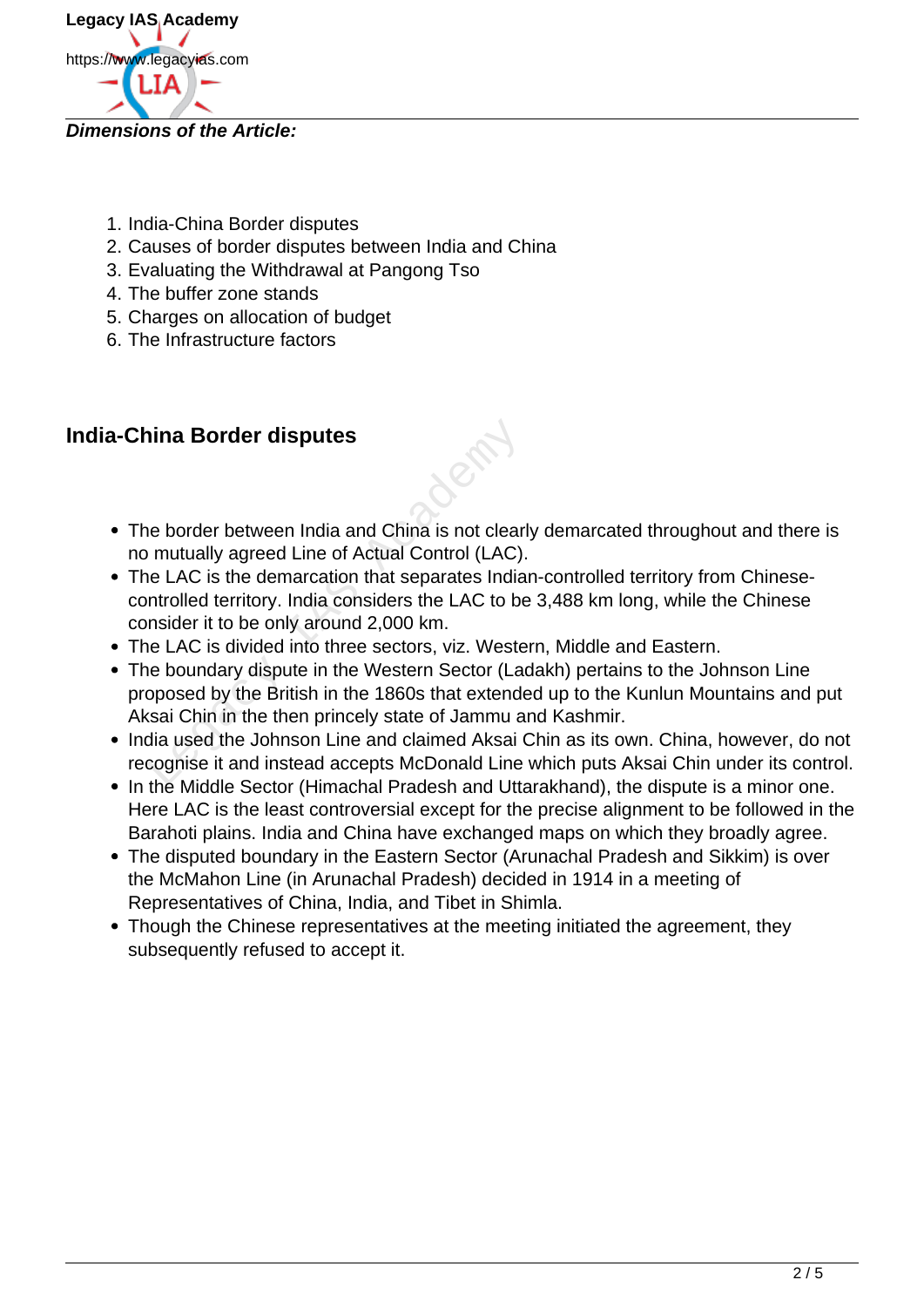

## **Causes of border disputes between India and China**

- 1. Infrastructure Development along the LAC: In the past decade, India has worked hard to strengthen its position on the border and its presence along the LAC. E.g., Dalut Beg Oldie (DS-DBO road) in the northern tip of the western sector greatly facilitates the lateral movement of Indian forces along the western sector, reducing travel time by 40%.
- 2. Shadow of Doklam Episode: In a broader context, current confrontation is also attributed to the 2017 China-India standoff at Doklam.
- 3. Reorganisation of Jammu and Kashmir: China had earlier also protested against the formation of new Union Territory of Ladakh and accused India of trying to transform the LAC unilaterally.
- 4. Global backlash against China for mishandling of COVID-19: India also supported a Resolution at the World Health Assembly demanding a fair probe into the origin of Coronavirus. Also, India has recently took over as the chair of the WHO executive Board.
- 5. Signs of new Chinese aggressiveness: along the Sino-Indian border is one of the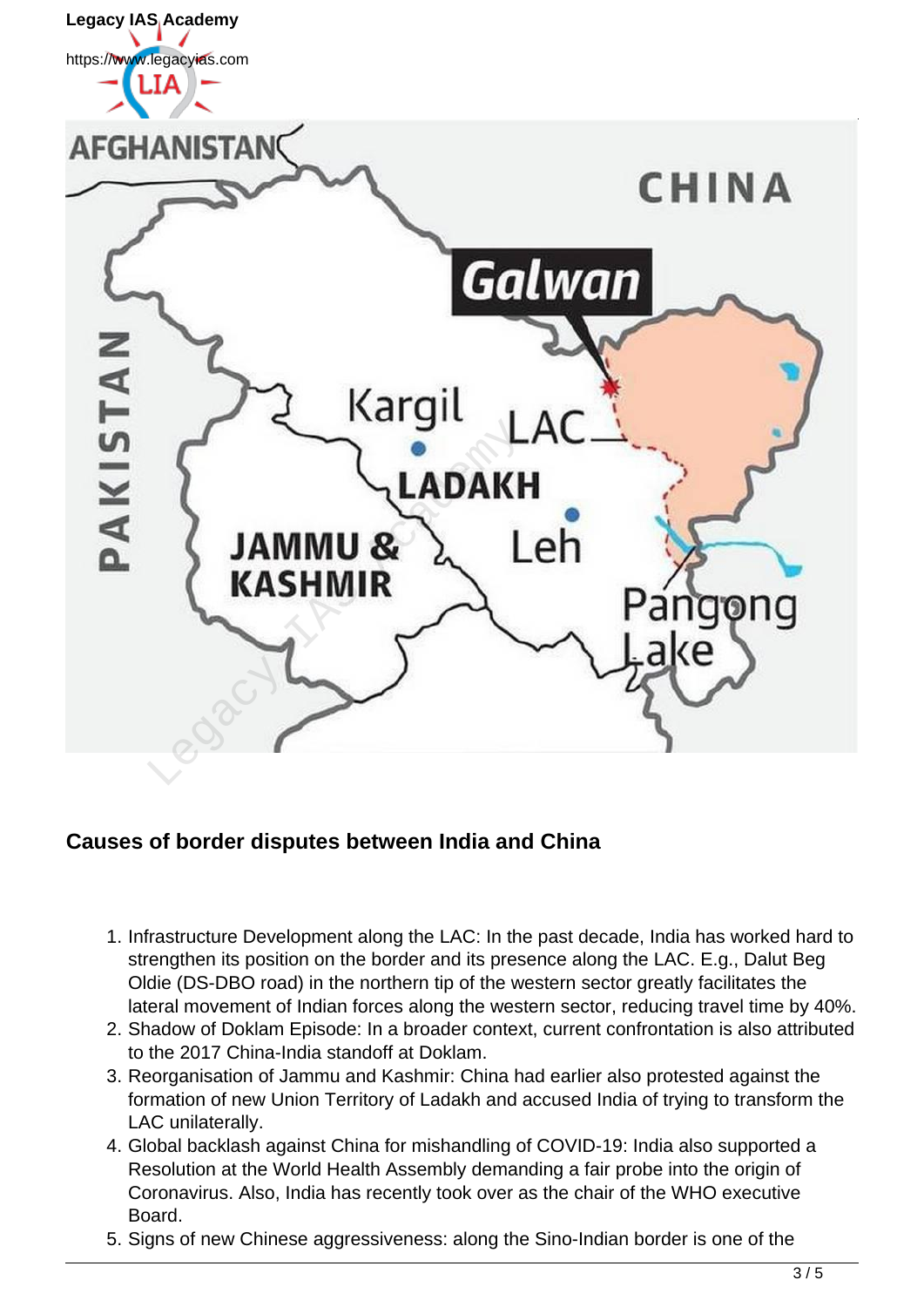

elements of China's new adventures including o the new security law Beijing has enacted to control Hong Kong.

6. India's steps in Indo-Pacific: India's participation in Quadrilateral Security Dialogue (Quad), with strong maritime component, proposals like Supply Chain Resilient initiative are seen by China as potential anti-Chinese alliance of democracies aimed at containing it and checking its maritime rise in the Indo-Pacific.

# **Evaluating the Withdrawal at Pangong Tso**

- There has been much speculation about the gain and loss for India. Some have averred that the mutual withdrawal amounts to the creation of a "buffer zone on Indian territory".
- Others have alleged it to be a "surrender of Indian territory".
- Yet others have questioned the withdrawal of India's presence along the Kailash range on the South Bank of Pangong since it enabled India to dominate the Chinese garrison at Moldo. There has been much speculation about the gaint<br>at the mutual withdrawal amounts to the creationers have alleged it to be a "surrender of India<br>to there have questioned the withdrawal of Inc<br>the South Bank of Pangong since

# **The buffer zone stands**

- India has not surrendered any land in Galwan, Pangong or Depsang since the border crisis broke out in May 2020.
- The assumption that the disengagement implemented at Pangong, especially that the temporary moratorium on patrolling by both sides will result in a buffer zone entirely "in our area", is incorrect.
- India has neither accepted the unilateral definition of China's so-called Line of Actual Control (LAC) of 1959 nor its subsequent mutants.
- As such, a buffer zone on the other side of any so-called Chinese LAC is still a buffer zone on India's side, given that India regards the whole of Aksai Chin as an integral part of its territory.

## **Charges on allocation of budget**

- The fact of the matter is that the increase in the outlay for capital procurement announced by the Finance Minister for FY 2021-22 represents a 18.75% jump over the previous financial year, the highest in 15 years.
- Moreover, the government has enhanced the delegated financial powers up to Rs. 200 crores in senior ranks below the rank of vice chief as well, to facilitate procurement.